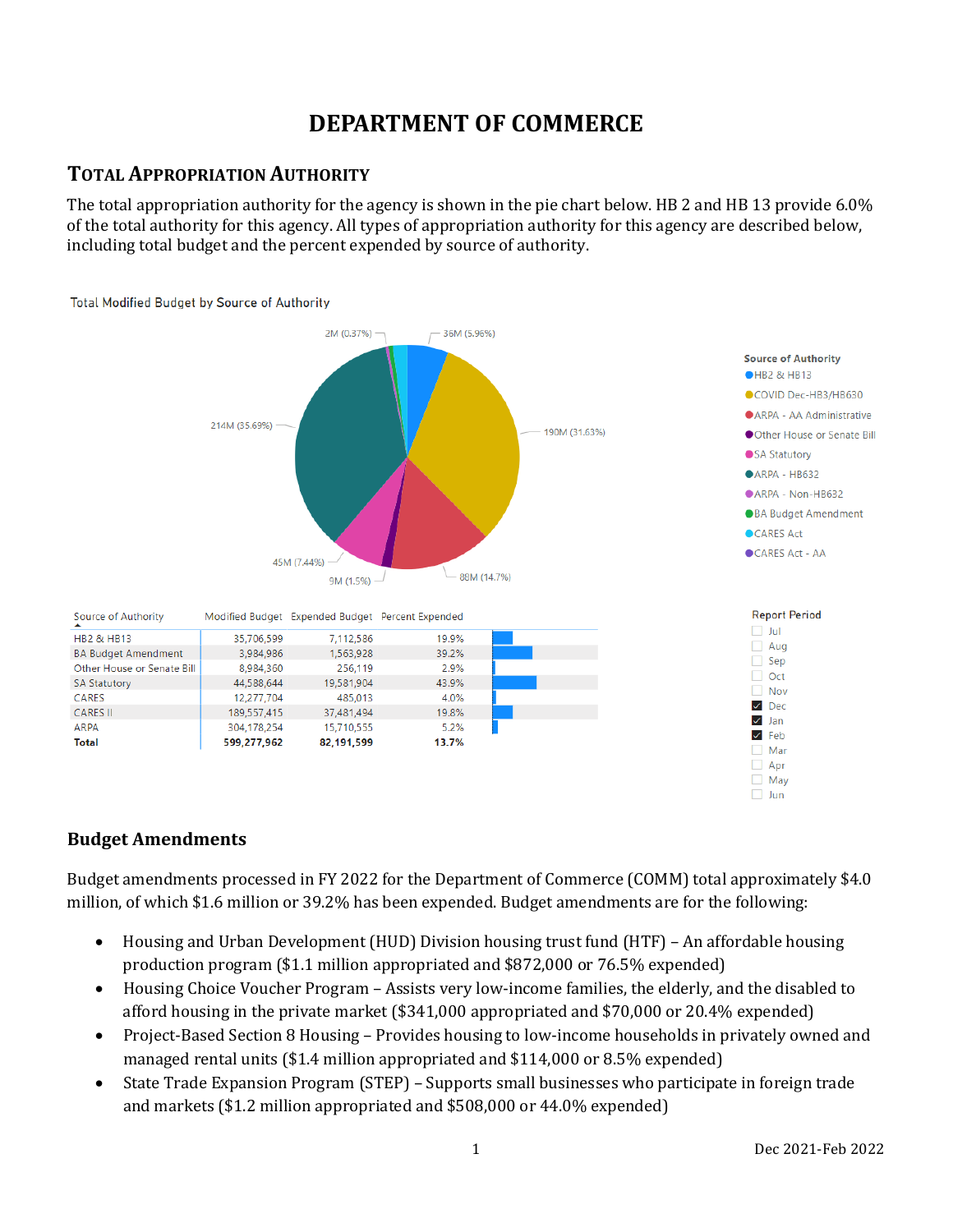These are all funded from federal grants which have end dates as far out as October 2025. The agency anticipates all funds to be fully expended before their respective end dates.

### **Other Bills**

Appropriations from other house and senate bills total \$9.0 million in FY 2022, of which \$256,000 or 2.9% has been expended. Other house and senate bills are discussed in further detail below.

### *HB 11 – Montana Coal Endowment Program (MCEP, formerly TSEP)*

HB 11 appropriates money from the Montana coal endowment state special revenue account to the Department of Commerce for infrastructure projects, emergency grants for financial assistance to local governments, and infrastructure planning grants. MCEP appropriations in HB 11 for the 2023 biennium include an appropriation of \$3.2 million for bridge project grants from the MCEP state special revenue account. The Department of Commerce is in the process of executing contracts and has begun issuing payments as of January 1, 2022. Of the \$3.2 million appropriated, \$18,000 has been expended.

#### *HB 12 – Historic Preservation Grants Program*

HB 12 appropriated funds for historic preservation projects. These are generally multi-year projects. The agency has executed a majority of the contracts with awardees and has started issuing payments. Of the \$5.5 million appropriated, \$201,000 or 3.7% has been expended.

#### *HB 648 – Coal Ash Markets Investigation Program*

HB 648 requires COMM to establish a Coal Ash Markets Investigation Program to determine economically viable markets to reuse coal ash. COMM is in the process of hiring a consultant to conduct targeted market analysis to implement this bill, and as soon as the consultant is hired expenses will incur. As of the end of February, \$25,000 was appropriated and no expenditures have been made.

#### *HB 652 – Capital and infrastructure projects*

HB 652 was passed during the 2019 Legislative Session and appropriated capital project funds to the Montana Heritage Commission for the restoration and maintenance of historic properties in Virginia City and Nevada City. Approximately \$137,000 of this appropriation remains in FY 2022 and \$36,000 or 26.4% has been expended.

#### *HB 660 – Made-in-Montana Program*

HB 660 appropriated funds to the Made-in-Montana Program which assists Montana businesses in developing and marketing their products. This bill also expands the use of the funds in the economic development state special revenue account for other economic development purposes. This bill appropriated \$162,500 and \$820 has been expended. The Department of Commerce is currently in the process of hiring an employee to implement this bill, and once this position is filled expenses are expected to be incurred.

#### *COVID-19 Authority*

The following chart is provided to allow the legislature to examine the funding that is available to the agency for COVID-19 impacts.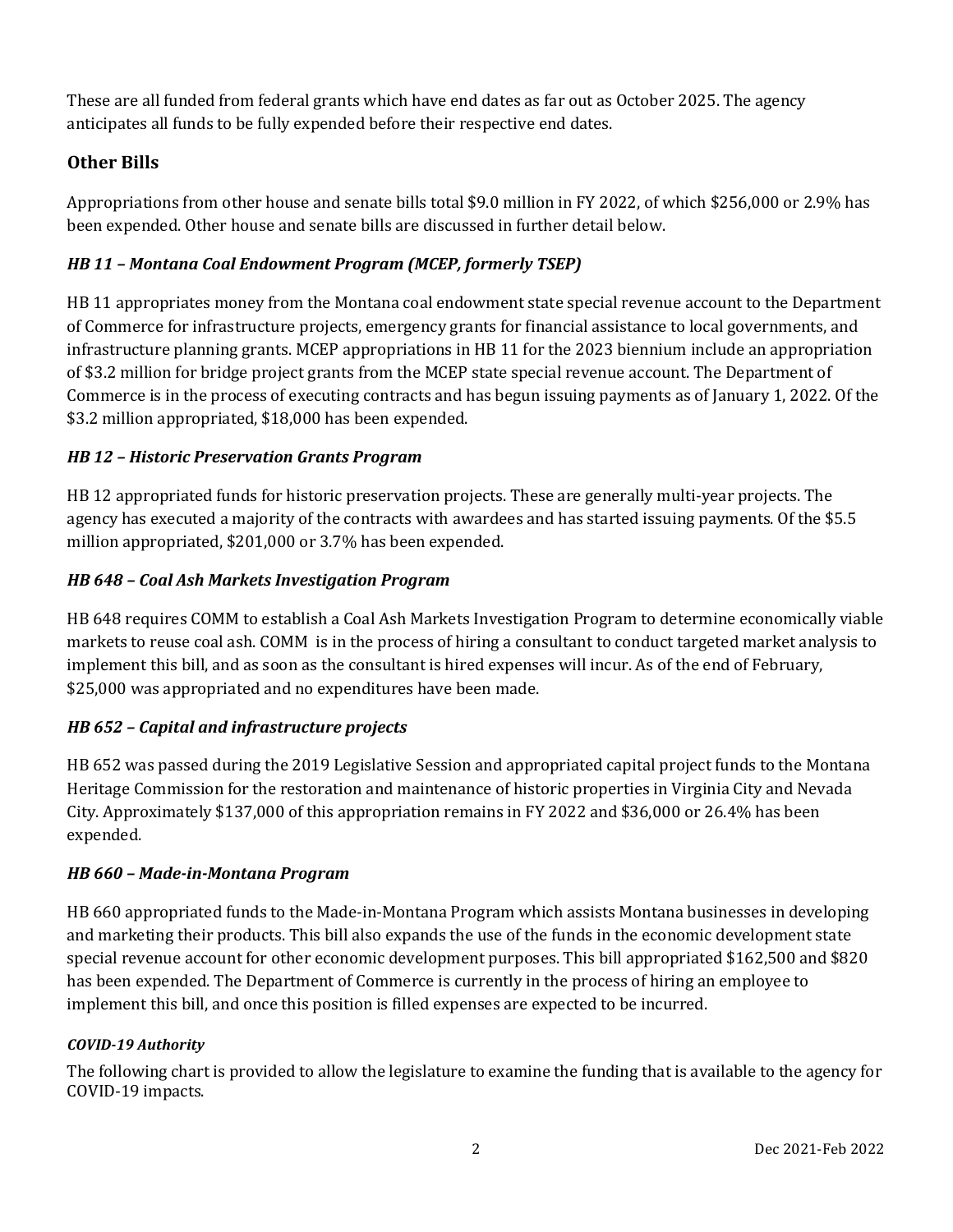

#### COVID Established Budget, COVID Continuing Budget, and COVID Expenditures by Fiscal Year

● COVID Established Budget ● COVID Budget Cont. ● COVID Expenditures

The agency received approximately \$367.0 million in the Coronavirus Aid, Relief, and Economic Security (CARES) Act I. The majority of funding provided to the agency was for business stabilization grants. Additional funding was provided for small business development center grants, community development block grants, rental assistance, and loan deferments. Of the established CARES I budget, the agency has expended \$354.0 million or 96.4%. These funds have various end dates as early as December 30, 2020, and as late as January 20, 2026.

In the CARES Act II funding, the Department of Commerce was appropriated \$183.0 million in HB 630 for emergency rental assistance payments. Additionally, HB 3 appropriated \$17.0 million to fund administration costs and 28.00 modified FTE to administer the Emergency Rental Assistance Program. As of February 1, 2022, \$53.0 million had been returned to Treasury due to statutory requirements that allow Treasury to recapture excess funds. The remainder of these funds are continuing appropriations with an end date of June 30, 2023. Due to federal guidance, the uses of these funds are limited, and expenditures are dependent on the number of applications received and the number of eligible applicants.

HB 632 established authority from the American Rescue Plan Act (ARPA) for the Department of Commerce. This authority included \$50.0 million for mortgage assistance, approximately \$11.5 million for the Home Investment Partnerships Program (HOME), \$152.4 million for emergency rental assistance (ERA II), and \$65.0 million for the state small business credit initiative (SSBCI). These appropriations were signed into law on April 30, 2021. Appropriations for housing or rental assistance programs will remain available through the 2025 biennium and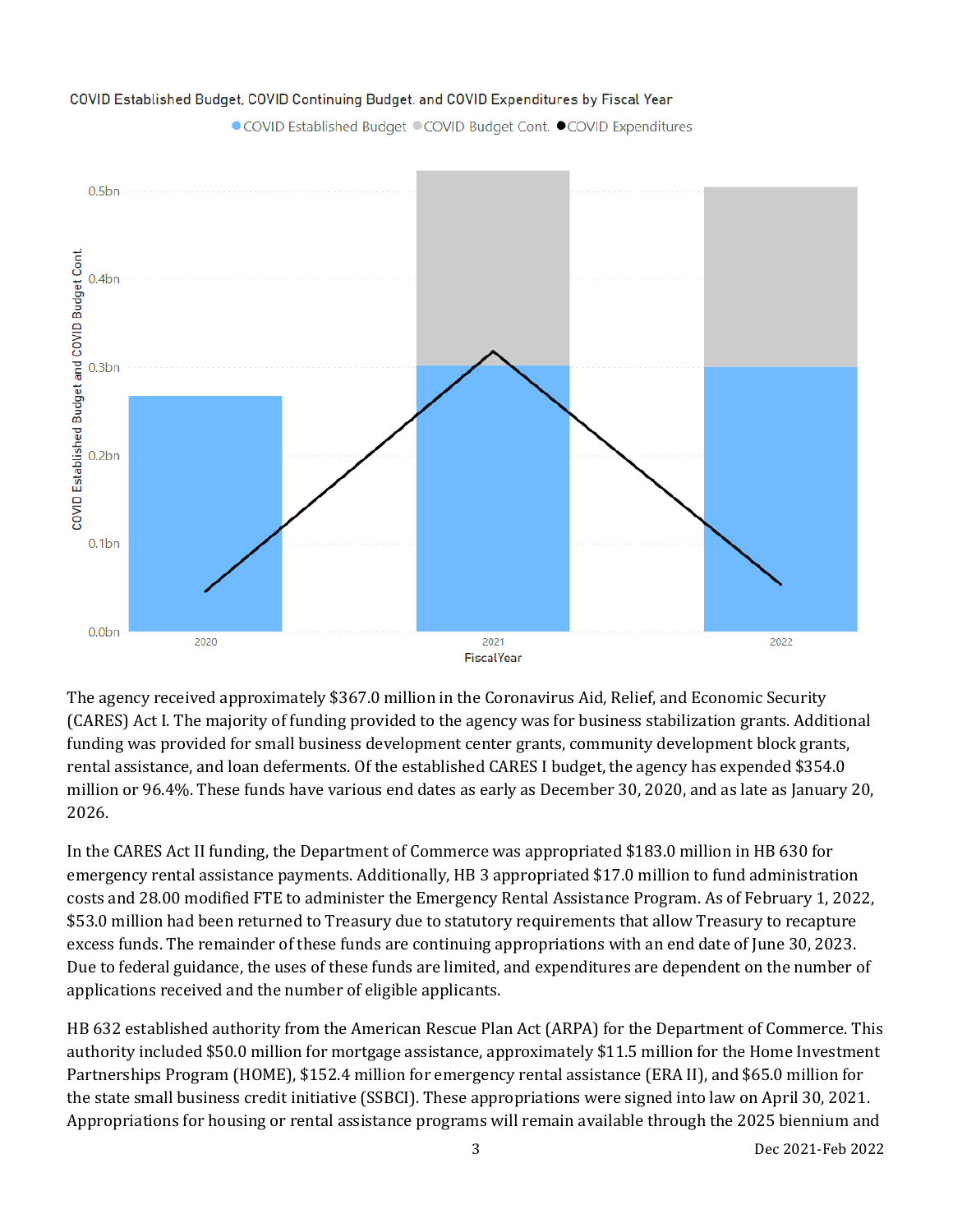the SSBCI appropriation will remain available through the 2033 biennium per HB 632, Section 14. To date, the federal government has released 100.0% of the mortgage assistance funds, 40.0% of the ERA II funds, and 5.0% of the HOME funds. The federal Treasury released the process for grantees to request the remaining 60.0% of ERA II funds on September 14, 2021 and has reviewed and approved Montana's homeowner assistance fund (HAF) plan. HUD released the requirements for the use of the HOME funds in September and will release an additional 10.0% for administration costs after the Montana HOME allocation plan has been approved by HUD. No funds have been received for the SSBCI. However, following the release of federal guidelines for SSBCI on November 10, 2021, the Department of Commerce had submitted an initial application December 11, 2021, and the final application on February 10, 2022.

Additionally, \$350,000 was allocated from the coronavirus state and local fiscal recovery funds for the recruitment of out-of-state health care workers. These funds are a reallocation from the remaining balance of the Return-to-Work Bonus Program. The Department of Commerce is responsible for the marketing of the program to out-of-state workers. Funds must be obligated by December 31, 2024 and spent by December 31, 2026. As of the end of February, \$48,000 has been expended.

### **Statutory Appropriations**

Statutory appropriations total approximately \$44.6 million in FY 2022, of which \$19.6 million or 43.9% has been expended. A further discussion of statutory appropriations is below.

#### *Coal Severance Tax (15-35-108, MCA)*

Coal severance tax distributions of \$1.8 million general fund each year include:

- \$325,000 for the Small Business Development Center
- \$50,000 for the Small Business Innovative Research Program
- \$625,000 for Certified Regional Development Corporations
- \$500,000 for the Montana Manufacturing Extension Center at Montana State University Bozeman<br>• \$300.000 for export trade enhancement
- \$300,000 for export trade enhancement

To date, the agency has expended \$828,000 or 46.0%.

#### *Big Sky Economic Development Trust Fund Program (Title 90, Chapter 1, MCA)*

The Big Sky Economic Development Trust Fund Program is funded from interest earned on the coal severance tax trust fund with the purpose of providing state funds to local communities to promote economic development and sustainability. For FY 2022, the agency has \$4.0 million in statutory appropriations, of which \$419,000 or 10.4% has been expended.

#### *Distressed Wood Products Industry Revolving Loan Program (WPIRS; 90-1-504, MCA)*

WPIRS was created in 2009 by the Montana Legislature in response to the low demand for wood products. This program is a state and federally funded revolving loan program that provides financial assistance to create or retain jobs for wood products industry businesses. Appropriations total \$1.6 million and approximately \$51,000 or 3.2% has been expended.

#### *MEDIA Act film fee (15-31-1007, MCA)*

The Montana Economic Development Industry Advancement (MEDIA) Act film fee is a fee paid by production companies when they apply for certification with the Department of Commerce to claim the MEDIA Act transferable income tax credit. Therefore, expenditures are dependent on the revenue received from the total number of applications submitted. The use of these funds is to help pay for implementation of the provisions of this act, including the presentation of a report on the economic impact of the tax credits created by an outside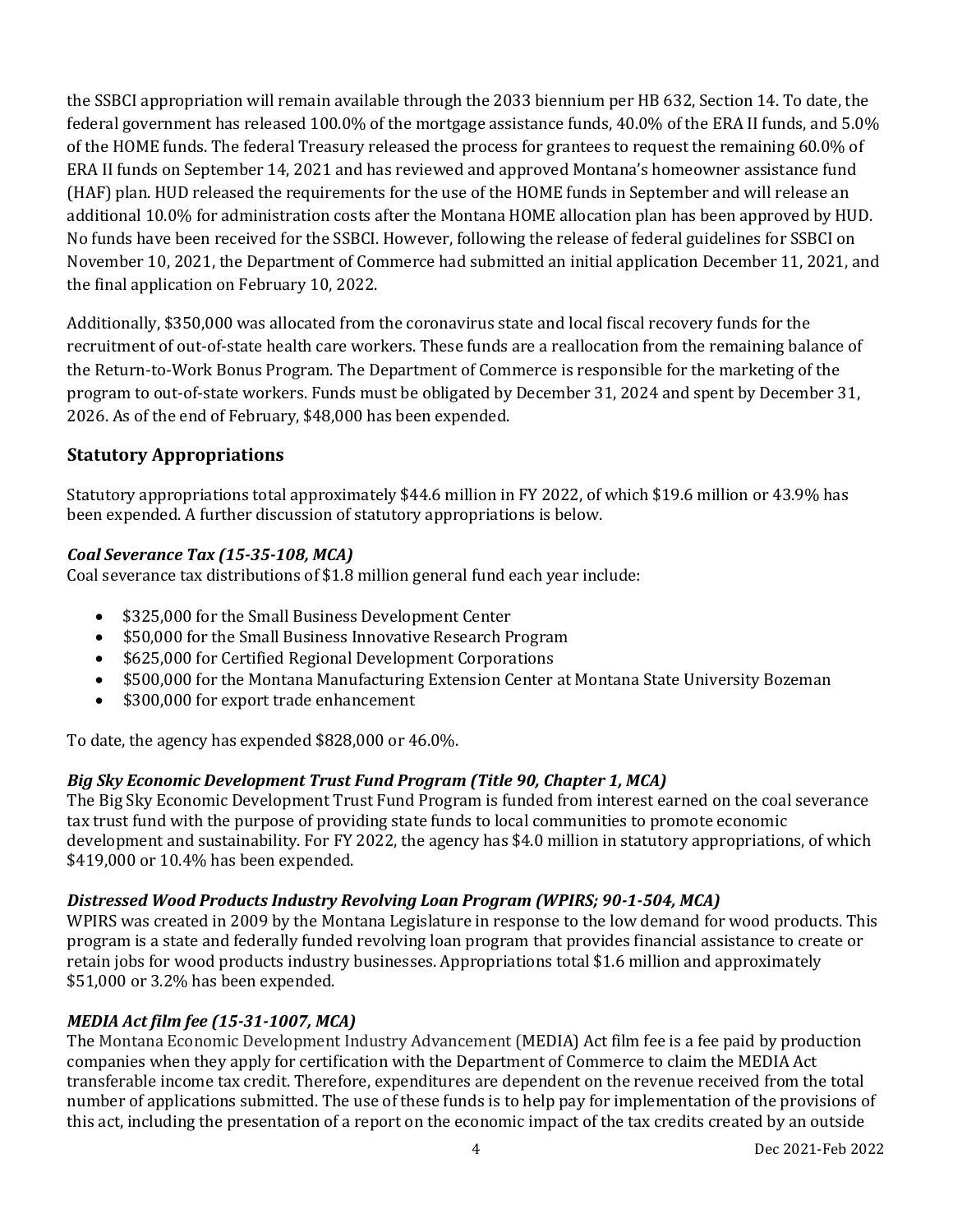research organization called for by HB 293, enacted by the 2019 Legislature. Appropriations for FY 2022 total \$15,000 and all have been expended.

#### *Lodging facility use tax (15-65-121, MCA)*

The lodging facility use tax provides funds to the Department of Commerce through a 4.0% lodging facility use tax imposed on guests of hotels, motels, bed and breakfasts, resorts, campgrounds, and any other lodging sites. A portion of the tax proceeds must go to the Department of Commerce for tourism promotion and promotion of the state as a location for film production as well as for regional tourism promotion. Appropriations total \$34.1 million in FY 2022, of which \$17.2 million or 50.4% has been expended.

#### *Lewis & Clark bicentennial license plates (2-15-151, MCA)*

The Department of Commerce receives fees from Lewis & Clark bicentennial license plates sold through the Motor Vehicles Division at the Department of Justice. Three-fourths of the revenue from this source is placed in a state special revenue fund for the Department of Commerce for projects related to Lewis and Clark. The remaining one-fourth of revenue is placed in a state special revenue account for the Montana Historical Society. Revenue received is dependent on the sale of license plates. In FY 2022, appropriations total \$10,700 and \$8,000 or 78.1% has been expended.

#### *Hard rock county distribution (15-37-117, MCA)*

Hard rock mining operations pay a metal mines tax, of which 35.0% of the proceeds are allocated by the department to the counties where the mines are operated to be used for school district funding and economic development. Appropriations total \$584,000 in FY 2022 and \$563,000 or 96.3% has been expended.

#### *Board of Investments debt service (Title 17, Chapter 5, MCA)*

The Board of Investments provides investment management of state and local government funds and issues taxexempt bonds on behalf of Montana state agencies, universities, and local governments. Bonds are remarketed annually and the budget for the debt services account is established by the board estimating the rate the bonds may be redeemed, interest to be paid, and the trustee costs. Actual costs vary from the estimates which may lead to lower than anticipated expenditures. Approximately \$2.1 million has been appropriated in FY 2022 and \$178,000 or 8.6% has been expended.

#### *Board of Horse Racing (BOHR; 23-4-105, MCA)*

The BOHR is responsible for regulating, ensuring compliance, licensing, and auditing all horse racing in the state of Montana. The board is funded with state special revenue from a 1.0% tax on gross receipts from pari-mutuel betting (for simulcast facilities, the tax is greater than 1.0%). In FY 2022, the board was appropriated \$380,000, and \$110,000 or 28.9% has been expended.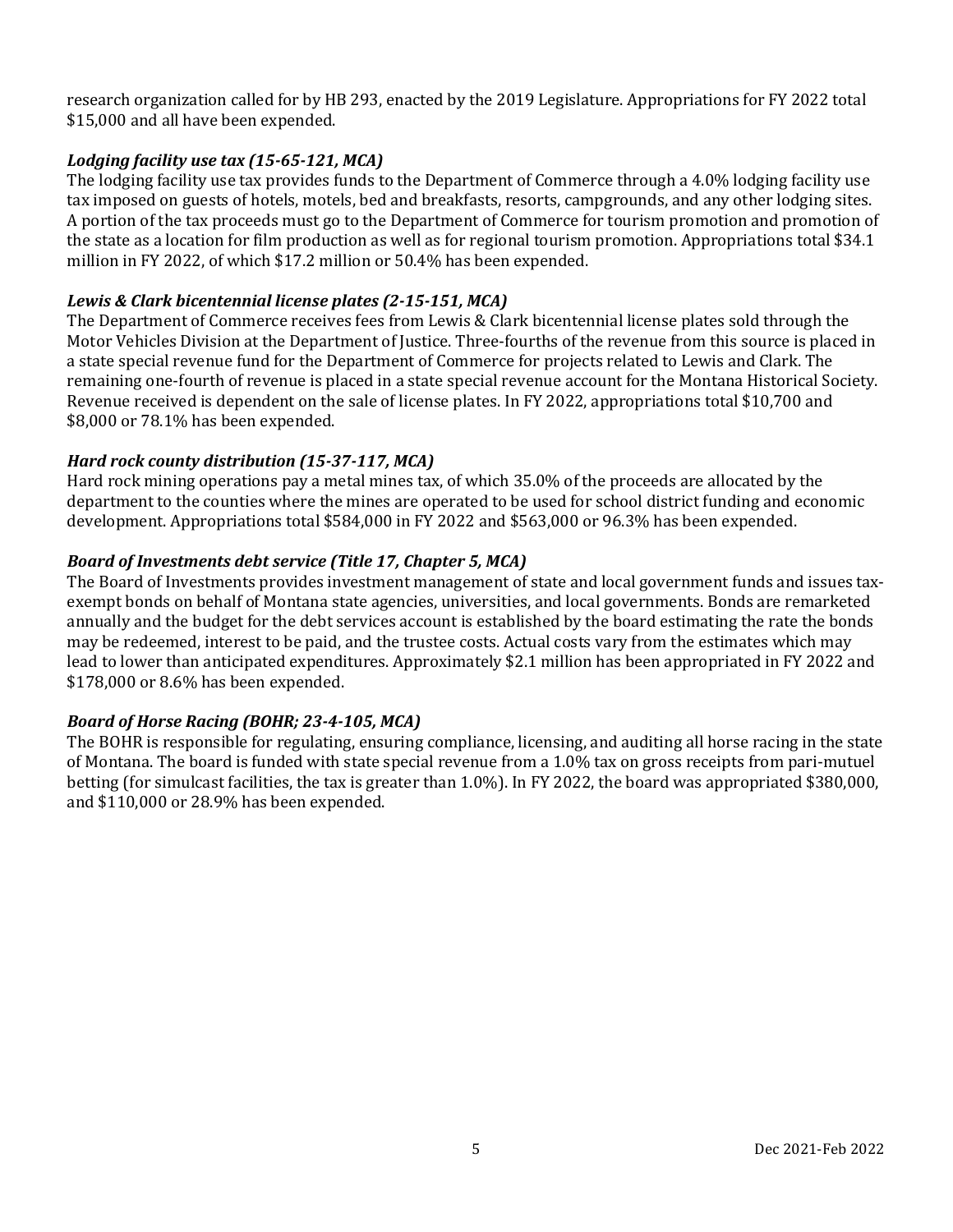## **TOTAL EXPENDITURE AUTHORITY**

The total expenditure authority for the agency is shown in the following pie chart. Total expenditure authority includes non-budgeted proprietary funding and non-budgeted expenditures such as transfers or indirect costs which are not included in the previous pie chart as the expenditures are not appropriated.



Modified Budget and Expended Budget by Source of Authority

Non-budgeted proprietary funding totals approximately \$72.3 million for FY 2022, of which \$43.6 million or 60.4% has been expended. This funding is for the following:

- Montana Facility Finance Authority \$800,000 appropriated and \$399,000 or 49.9% expended
- Board of Housing \$61.0 million appropriated and \$36.5 million or 59.8% expended
- Board of Investments \$8.1 million appropriated and \$5.3 million or 65.9% expended
- Centralized Services Program in the Director's Office \$2.4 million appropriated and \$1.4 million or 60.1% expended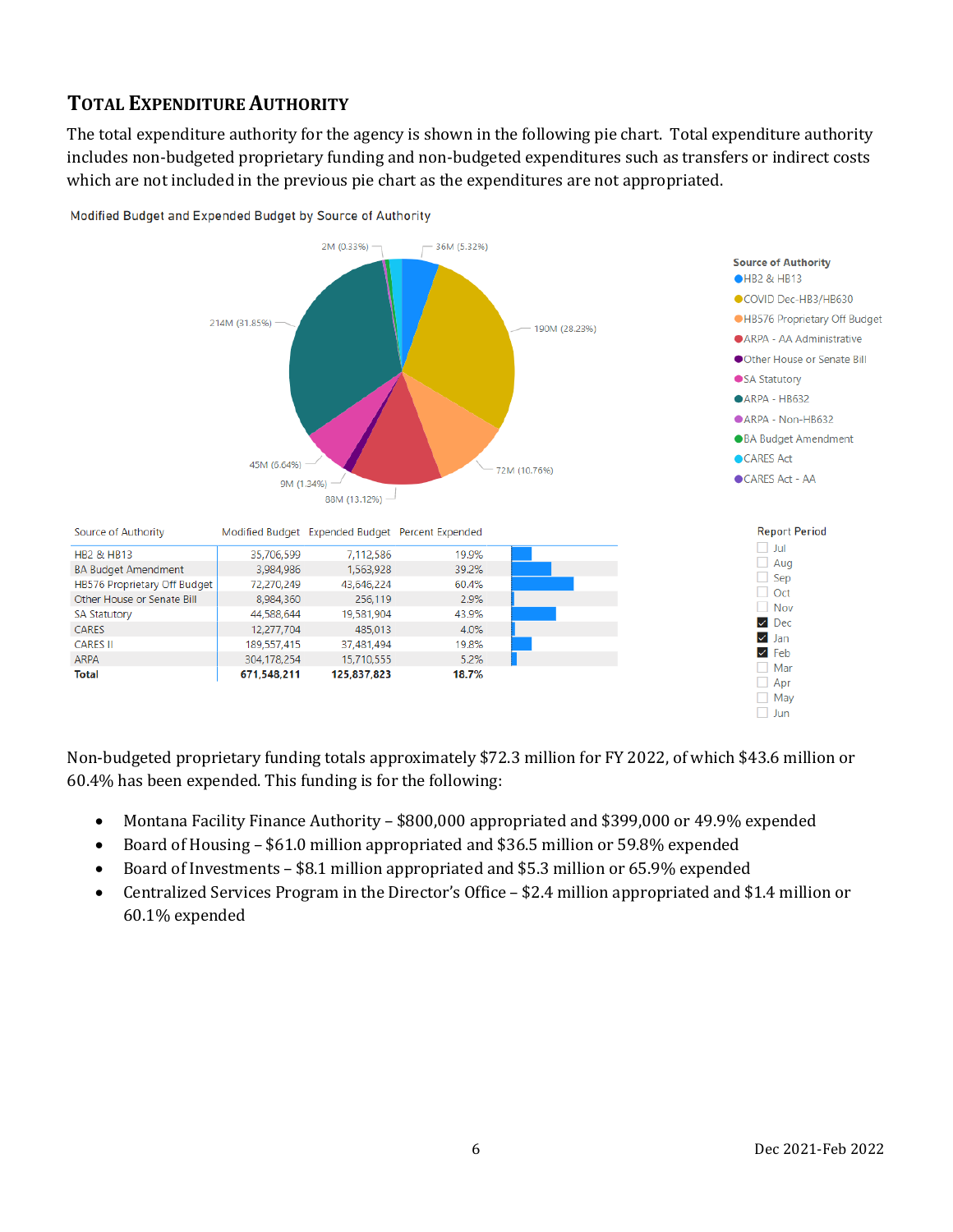## **HB 2 BUDGET MODIFICATIONS**

The following chart shows the HB 2 budget as passed by the legislature, including the pay plan, and the HB 2 modified budget from December 1, 2021 through February 28, 2022. Net modifications to the budget include operating plan changes from one expenditure account to another, program transfers, reorganizations, and agency transfers of authority. The positive modifications and negative modifications are shown by program, expenditure account, and fund type.

| Legislative Duuget Compared to Mounied Duuget – HD Z Onty |                                            |            |                          |  |  |  |  |
|-----------------------------------------------------------|--------------------------------------------|------------|--------------------------|--|--|--|--|
| Agency Name                                               | December Modified March Modified<br>Budget | Budget     | <b>Net Modifications</b> |  |  |  |  |
| $\Box$ Department of Commerce                             | 35,706,599                                 | 35,706,599 | 0                        |  |  |  |  |
| <b>BOARD OF HORSE RACING</b>                              | 200,733                                    | 200,733    |                          |  |  |  |  |
| <b>BRAND MT</b>                                           | 358,486                                    | 358,486    |                          |  |  |  |  |
| <b>BUSINESS MT</b>                                        | 6.311.949                                  | 6.311.949  | $\Omega$                 |  |  |  |  |
| <b>COMMUNITY MT</b>                                       | 13,913,902                                 | 13,913,902 |                          |  |  |  |  |
| <b>DIRECTORS OFFICE</b>                                   | 1,315,512                                  | 1,315,512  |                          |  |  |  |  |
| <b>HOUSING MT</b>                                         | 11,336,017                                 | 11,336,017 |                          |  |  |  |  |
| MONTANA HERITAGE COMMISSION                               | 2,270,000                                  | 2,270,000  | $\Omega$                 |  |  |  |  |
| Total                                                     | 35,706,599                                 | 35,706,599 | 0                        |  |  |  |  |

Legislative Budget Compared to Modified Budget - HB 2 Only

| Acct & LvI 1 DESC                            | December Modified March Modified<br>Budget | Budget     | <b>Net Modifications</b> |  |
|----------------------------------------------|--------------------------------------------|------------|--------------------------|--|
| □ 61000 Personal Services                    | 4,843,990                                  | 4,843,990  |                          |  |
| <b>E</b> 62000 Operating Expenses            | 6,951,850                                  | 6,901,850  | $-50,000$                |  |
| <b>E</b> 63000 Equipment & Intangible Assets |                                            | 250,000    | 250,000                  |  |
| $\boxplus$ 64000 Capital Outlay              | 400,000                                    | 200,000    | $-200,000$               |  |
| □ 65000 Local Assistance                     | 46,000                                     | 46,000     |                          |  |
| $\boxplus$ 66000 Grants                      | 23,219,503                                 | 23,219,503 | 0                        |  |
| □ 68000 Transfers-out                        | 241.124                                    | 241.124    |                          |  |
| □ 69000 Debt Service                         | 4.132                                      | 4.132      |                          |  |

| Fund Type                        | December<br>Modified Budget | March Modified<br><b>Budget</b> | Net Modifications |  |
|----------------------------------|-----------------------------|---------------------------------|-------------------|--|
| $\boxplus$ 01 General            | 4,542,006                   | 4,542,006                       |                   |  |
| <b>□ 02 State/Other Spec Rev</b> | 10,216,735                  | 10,216,735                      |                   |  |
| ⊞ 03 Fed/Other Spec Rev          | 20,947,858                  | 20,947,858                      |                   |  |

An operating plan change transferred \$50,000 from operating expenses and \$200,000 from capital outlay to equipment and intangible assets. This transfer is in the Montana Heritage Commission where they will use these funds to replace their tour train at Virginia and Nevada Cities.

## **HB 2 APPROPRIATION AUTHORITY**

The following chart shows the appropriated budget for the agency compared to expenditures through February 28, 2022.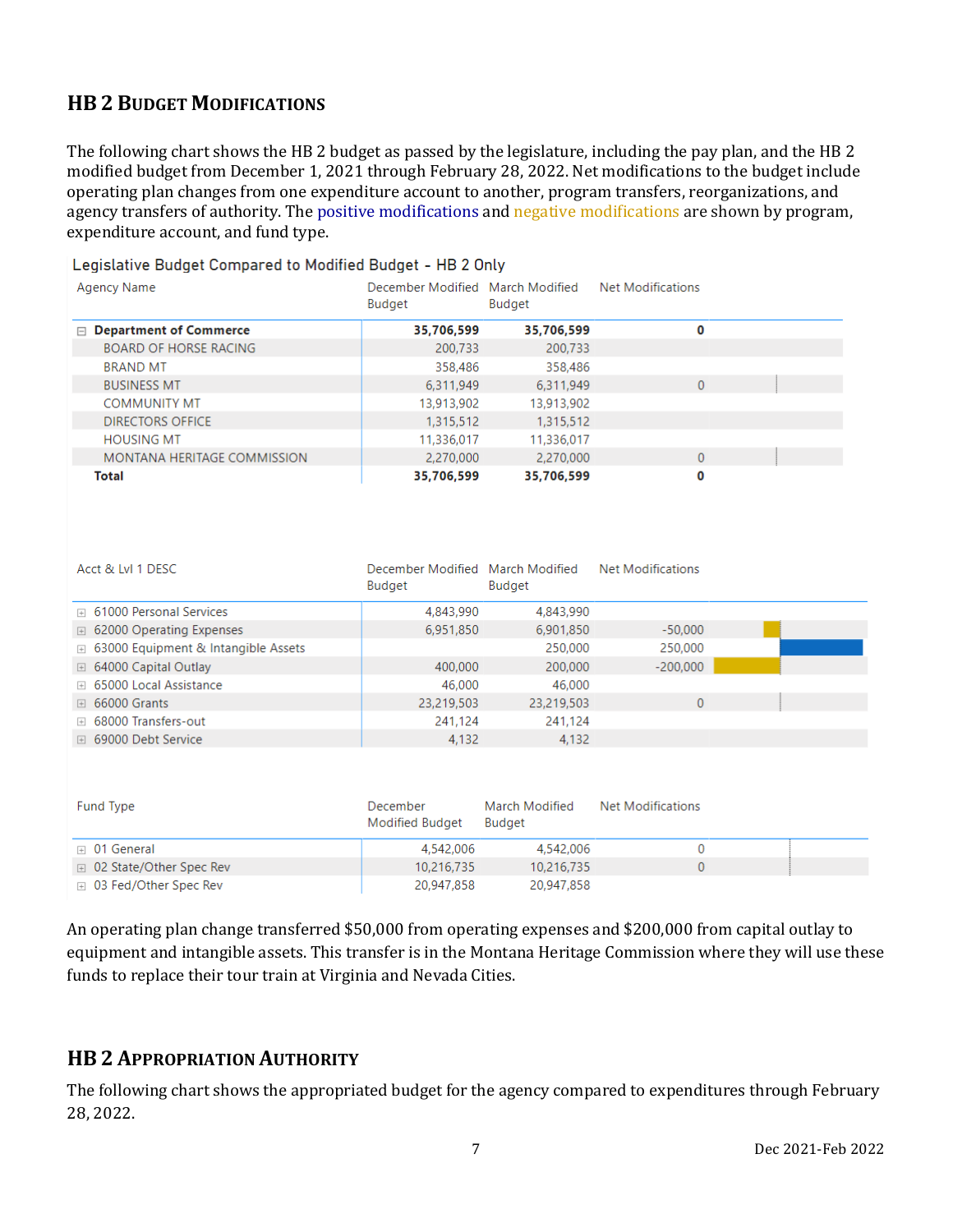

The Department of Commerce's HB 2 modified budget for FY 2022 totals \$35.7 million, of which \$7.1 million or 19.9% has been expended as of the end of February. The majority of COMM's HB 2 budget is in federal special revenue for grants. The Brand MT, Community MT, and Housing MT Divisions have lower expenditures at 5.1%, 11.5%, and 8.5%, respectively. Lower expenditures in Community MT and Housing MT are due to the programs being primarily funded with ongoing federal funds that are for multi-year projects. Brand MT has funding for legislative audit services and private funds derived from private/public partnerships, including the Governor's Tourism Conference which has not taken place yet.

#### **Personal Services**

Personal service expenditures account for 13.6% of the Department of Commerce's HB 2 modified budget. As of the end of February \$2.6 million or 54.0% has been expended.

The following chart shows the filled and vacant FTE within the agency as of February 1, 2022.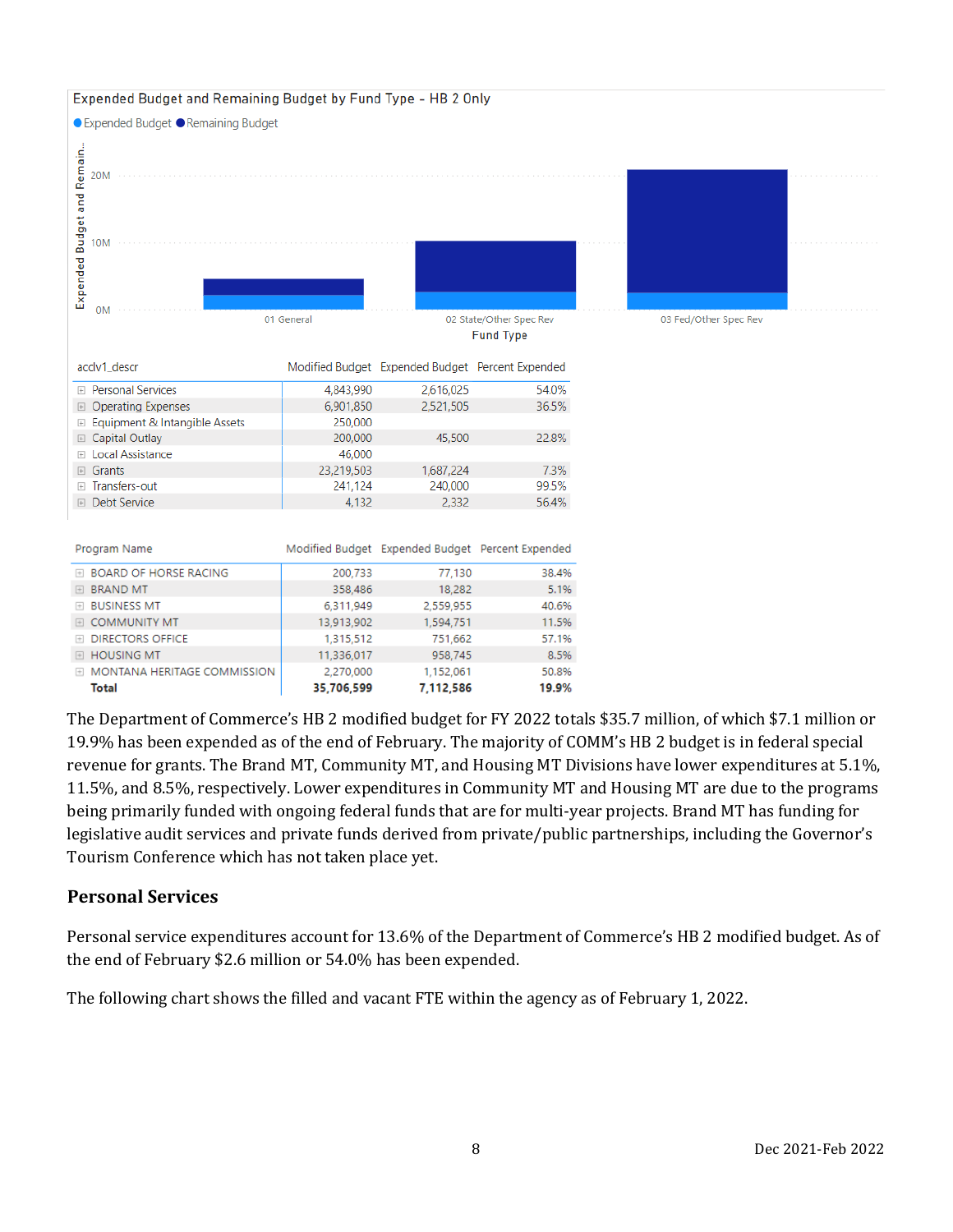

The Department of Commerce had 16.8% of its HB 2 positions vacant as of February 1, 2022, which includes:

- 4.50 FTE in the Business MT Division (formerly Office of Tourism and Business Development)
- 2.00 FTE in the Housing MT Division
- 1.25 FTE in the Board of Horse Racing

Much of the Department of Commerce's personal services are funded with other sources such as proprietary funding. The vacancy rate for positions of all funding sources in the agency is 14.7% with the majority of the vacancies in the Housing MT Division.

#### **Next Steps for Personal Services Reporting**

In upcoming Quarterly Financial Reports, the LFD will begin the process of a more comprehensive look at personal services. The LFD will compare two executive "snapshots" -- July 2020 and July 2022. The analysis will identify adjustments adopted by the legislature in 2021 and modifications made by the agencies, within the confines of budget law.

The September Quarterly Financial Report will provide the complete comparison from July 2020 to July 2022. Ultimately, the analysis will result in a description of all the components that will be part of the executive's decision package one (DP 1) 2025 biennium budget request. This work will prepare legislators for budget deliberations in the 2023 session. For a review of how DP 1 works and snapshot components, please read this [short brochure](https://montana.maps.arcgis.com/apps/Cascade/index.html?appid=23095fcf15754f4fb38b63c58a884b97) from 2019.

#### **Operating Expenses**

Operating expenditures account for 19.3% of the Department of Commerce's HB 2 modified budget. As of the end of February \$2.5 million or 36.5% has been expended. Significant expenditures include consulting and professional services and administrative costs. Lower expenditures are due to the majority of the agency's funds being for ongoing federally funded programs that are involved in multi-year projects.

#### **Grants**

Grant expenditures account for 65.0% of the Department of Commerce's HB 2 modified budget. As of the end of February \$1.7 million or 7.3% has been expended. Significant grant expenditures are for construction projects